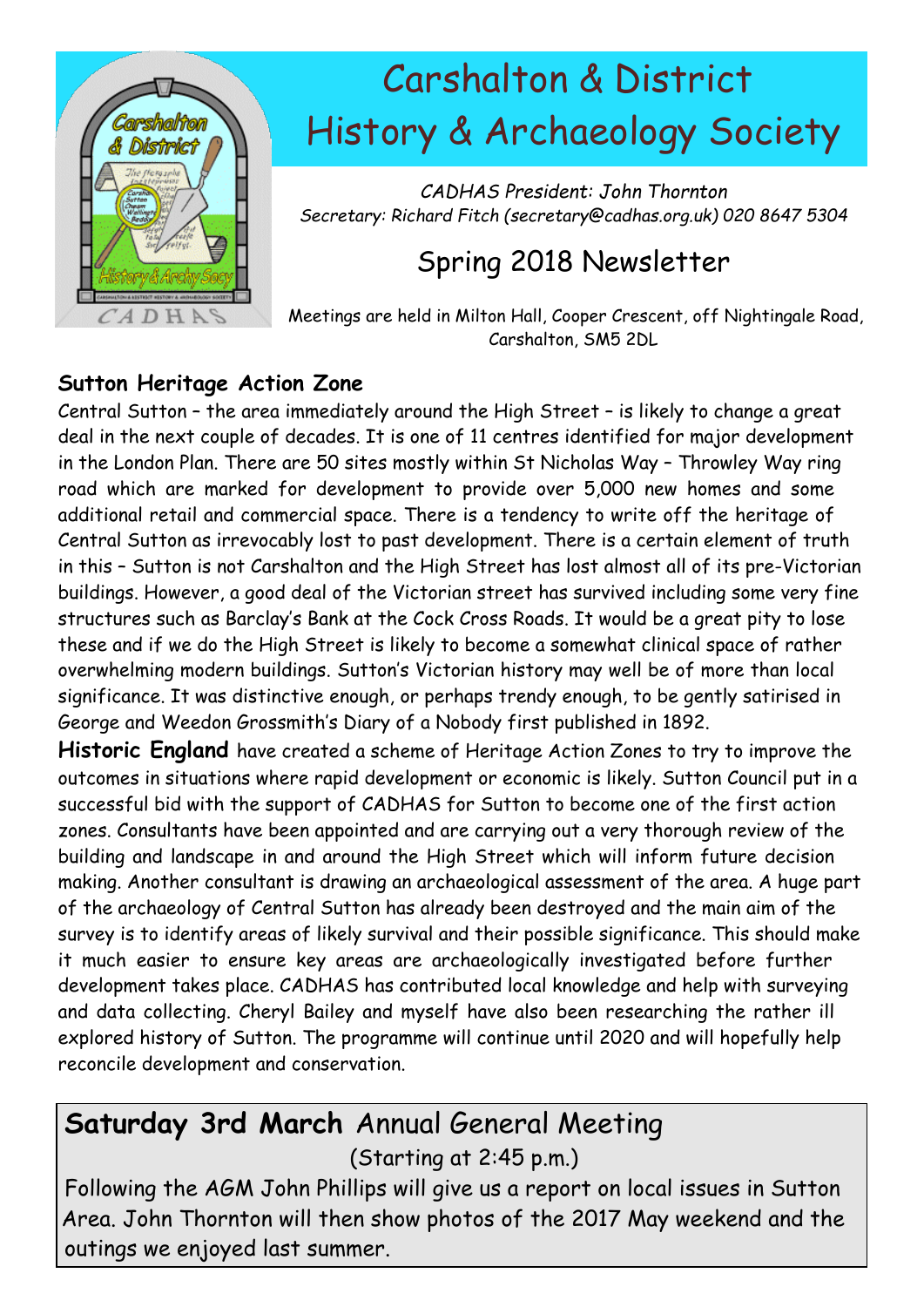# **Saturday 7 April 2018** (Talk Starting at 3 p.m.)

## "Archaeology at Knole" by Nathalie Cohen

Nathalie is MOLA's (Museum of London Archaeology Head of Community Archaeology and leads the award-winning Thames Discovery Programme. She had over twenty years experience in archaeology, working on projects including the Monuments at Risk Survey in the East Midlands, the Grimes London Archive Project and the Thames Archaeology Survey.

#### **Thursday 7 June 2018 - Coach trip to Knole House**

Leader: Jean Kirby. Mobile phone: 07748781810 on the day only.

This trip will take us to Knole, a National Trust property in Sevenoaks Kent, which has been owned by several generations of the Sackville family. There are a number of places to visit within the property and a combined ticket will give access to the Showrooms in the house, the Gatehouse Tower and the conservation studios; there is a cafe and shop. Members with limited mobility should be aware that the access to the first floor showroom can only be gained by 22 steps. Access to the Gatehouse Tower is by a steep and uneven spiral staircase.

Return coach - members £25.00, non members £26.00



### **May Weekend: Scarborough, Saturday 12th to Monday 14th**

There are still places remaining for this May weekend holiday, which will be based in Scarborough, and will include visits to Woolaton Hall, Whitby Abbey, Castle Howard (via the North Yorks Steam Railway) and Lincoln.

The cost will be in the region of  $£195$  per person (+ $£40$  single room supplement). Contact: John Thornton 020 8647 2574.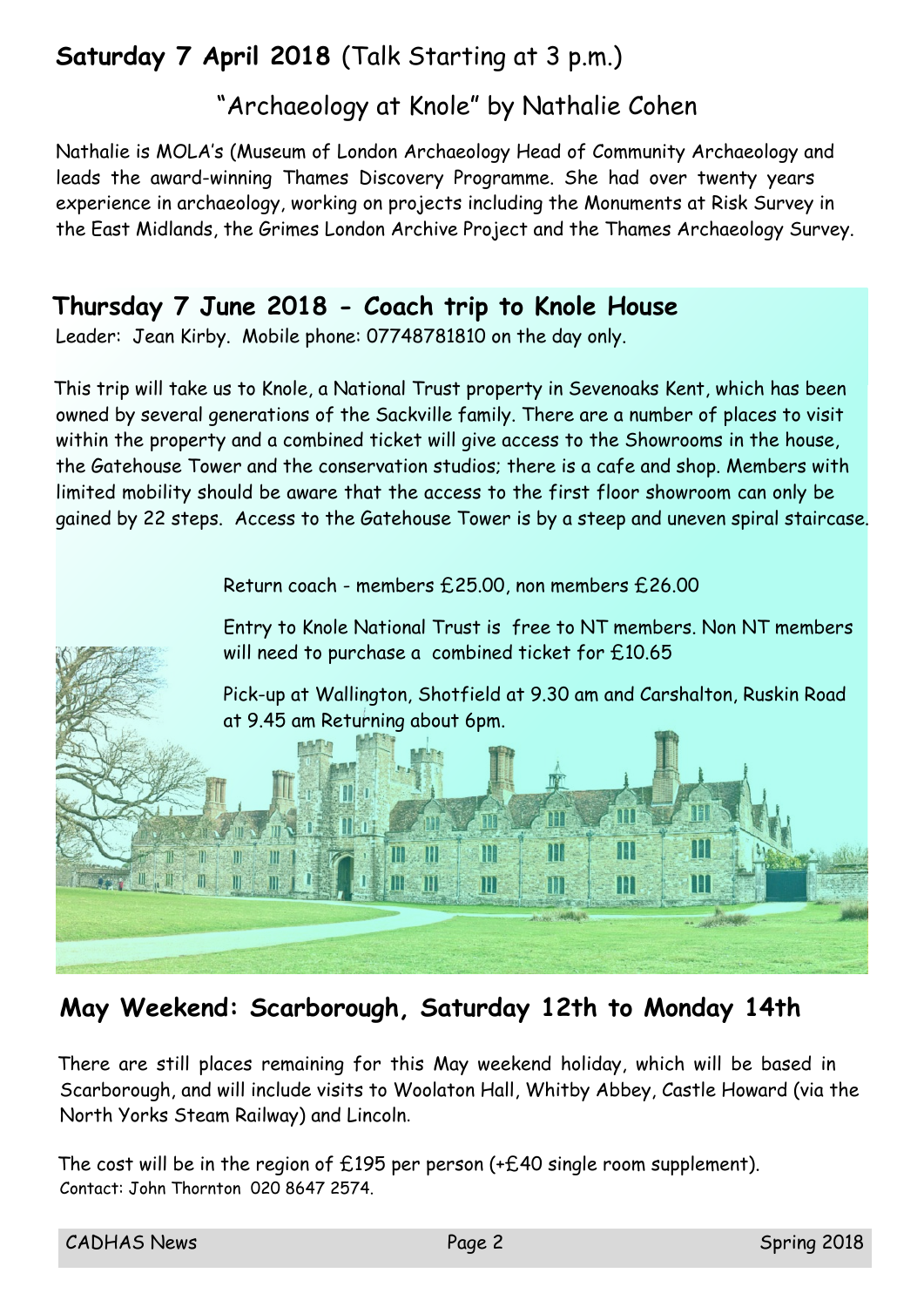#### **Wednesday 18 July 2018 - Coach trip to Chatham Dockyard**

Leaders John Nutley (020 8688 3018)

Chatham Dockyard was a Royal Navy Dockyard located on the River Medway in Kent. Established in Chatham in the mid-16th century, the dockyard subsequently expanded into neighbouring Gillingham .

It came into existence at the time when, following the Reformation, relations with the Catholic countries of Europe had worsened, leading to a requirement for additional defences. For 414 years Chatham Royal Dockyard provided over 500 ships for the Royal Navy, and was at the forefront of shipbuilding, industrial and architectural technology. At its height it employed over 10,000 skilled artisans and covered 400 acres. Chatham dockyard closed in 1984.

Pick-up Wallington, Shotfield at 9:30 am or Carshalton, Ruskin Road at 9.45 am. Return approximately 6 to 6:30 pm.

Cost: members £40,





#### **Tuesday 7th August 2018 - Supreme Courts**

The Supreme Court of the United Kingdom is the supreme court in all matters under English and Welsh law, Northern Ireland law and Scottish civil law. It is the court of last resort and the highest appellate court in the United Kingdom, although the High Court of Justiciary remains the court of last resort for criminal law in Scotland. The Supreme Court also has jurisdiction to resolve disputes relating to devolution in the United Kingdom and concerning the legal powers of the three devolved governments (in Scotland, Wales and Northern Ireland) or laws made by the devolved legislatures. It is open for conducted tours in the summer.

Travel will be on a DIY basis and suggested routes will given in the next Newsletter. **Cost of Tour £5 per person.**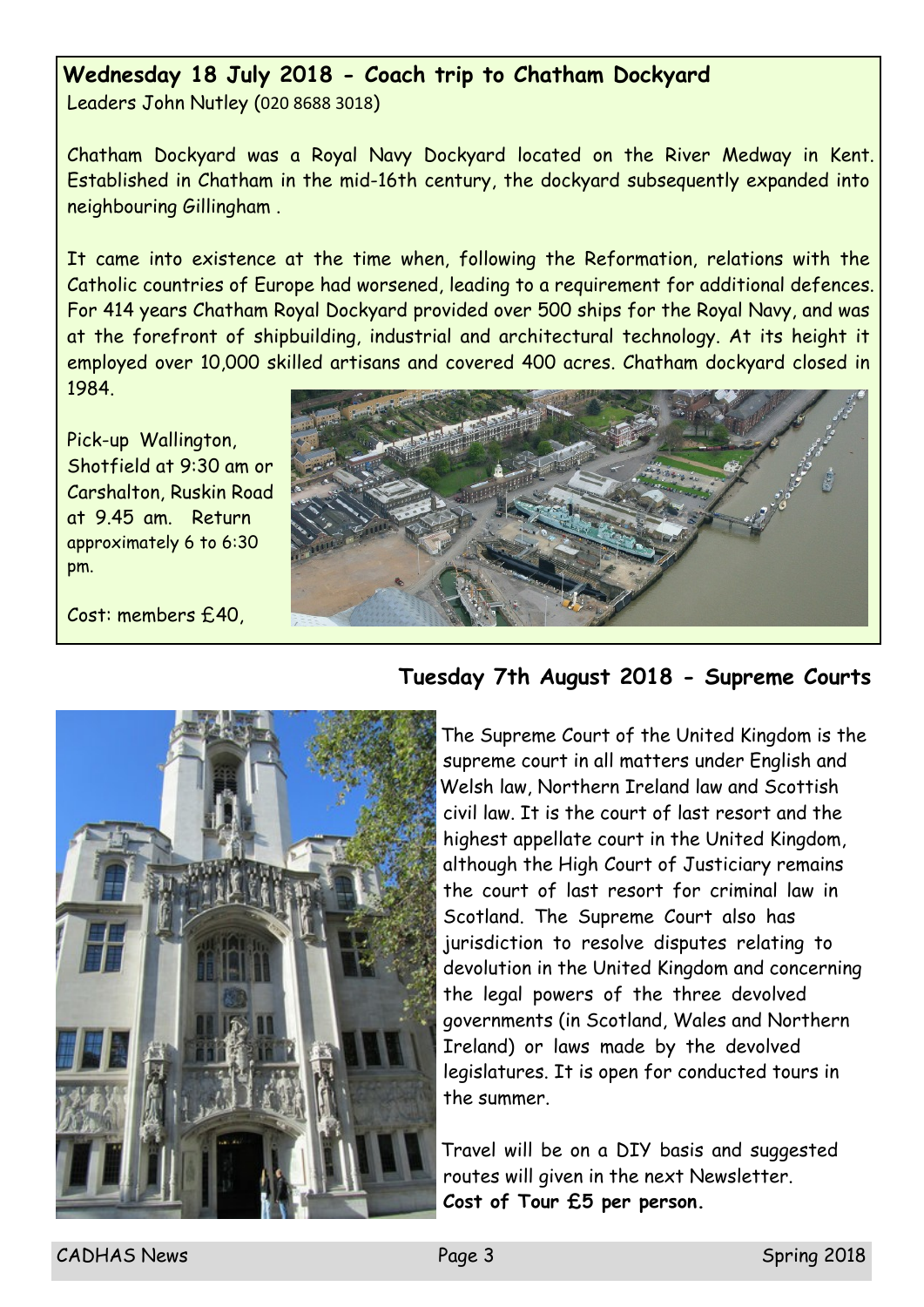#### **Monday 10th September 2018 - Coach trip to Mary Rose Museum** Leader Phil Groves (07710 549 268)

Cost £40 (£41 non-members) Pickup Shotfield 9.30, Ruskin Rd 9.45 . Return around 6 to 6:30 p.m.

The Mary Rose was one of the largest ships in the English navy through more than three decades of



intermittent war and was one of the earliest examples of a purpose-built sailing warship. She was armed with new types of heavy guns that could fire through the recently invented gunports. After being substantially rebuilt in 1536, she was also one of the earliest ships that could fire a broadside, although the line of battle tactics that employed it had not yet been developed. Several theories have sought to explain the demise of the Mary Rose, based on historical records, knowledge of 16th-century shipbuilding, and modern experiments. The precise cause of her sinking is still unclear.

#### **Friday 19 October 2018 - Heath Robinson Museum**

We will make our ways independently to the recently-opened Heath Robinson Museum in Pinner, meeting at Pinner station (Metropolitan Line) at 11 a.m., from where it is less that ten minutes' walk to the Museum. There will be details of several possible routes in the next Newsletter. Admission is £5 for over-65s. There is a café next door for coffee and lunch,



and after visiting the Museum you can enjoy the Pinner Memorial Park or visit Pinner Church in the High Street before heading for home in your own time.

For more information contact Clive Orton, tel. 020 8641 2003 or email cliveorton@btinternet.com.

CADHAS News **Page 4** Spring 2018